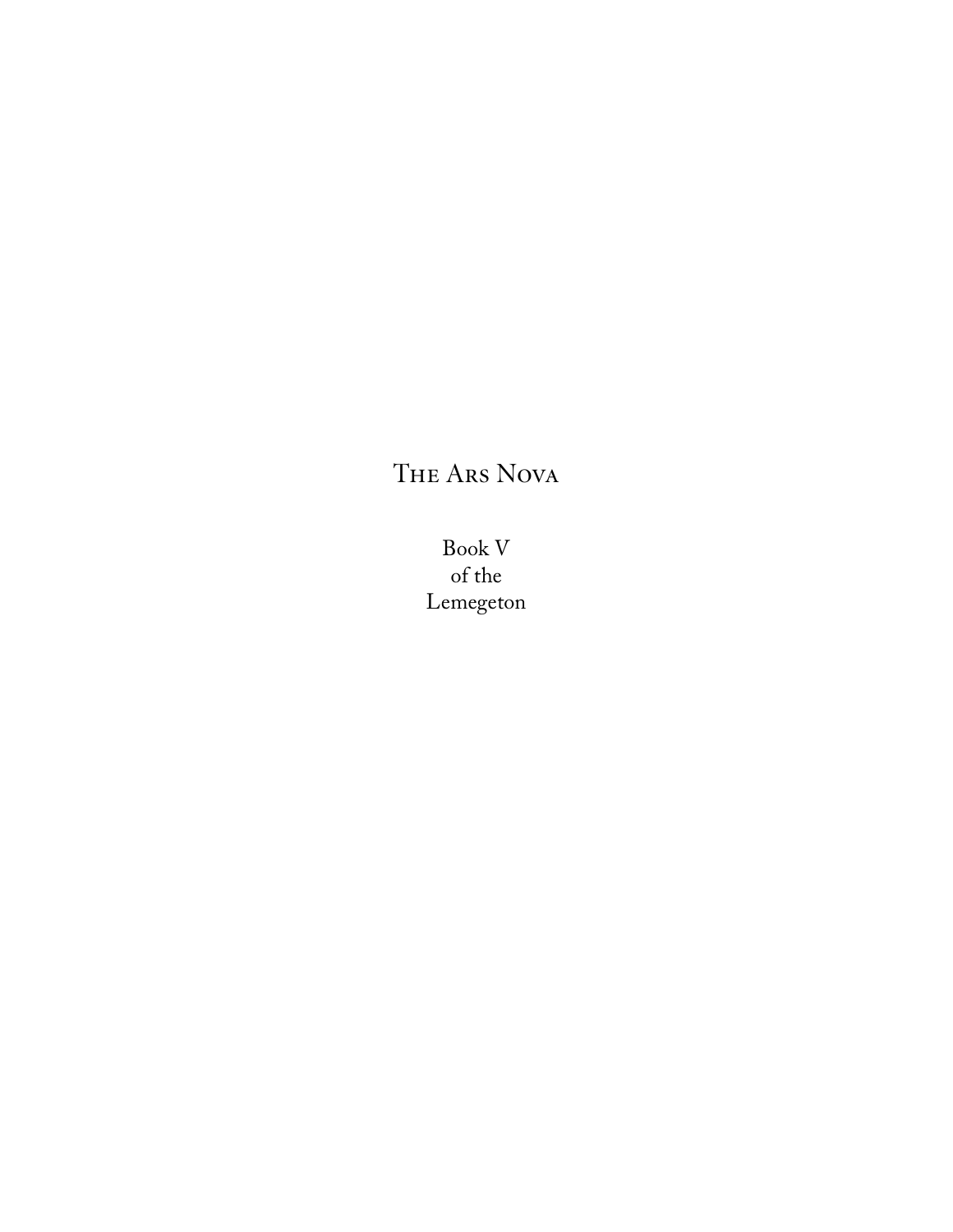Ars Nova – Book Five of the Lemegeton

Transcribed from Sloane MS. 2731 and prepared in Adobe Acrobat format by Benjamin Rowe, June, 1999.

Typeset in Adobe Caslon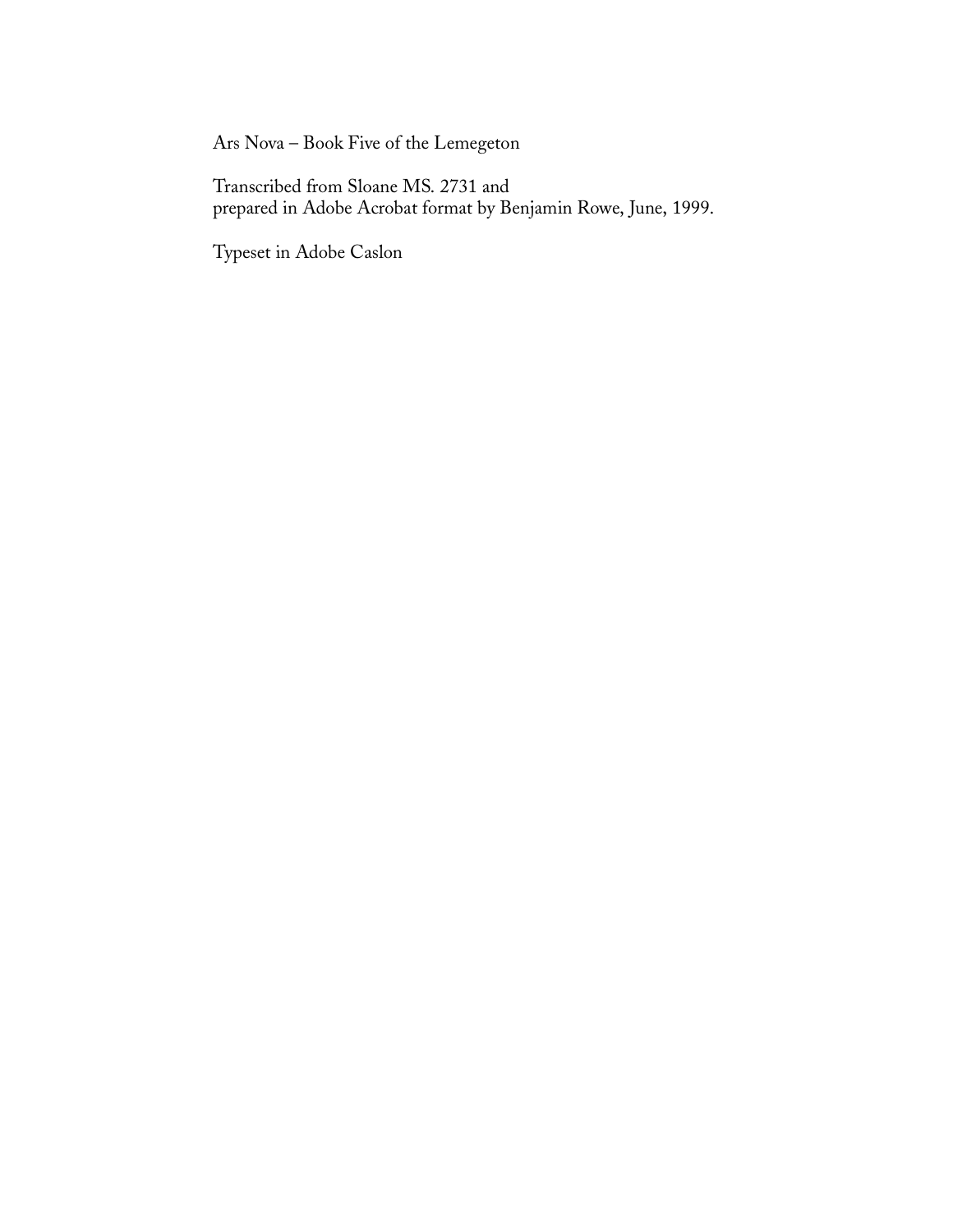#### Ars Nova

### Introduction

There is some question whether the *Ars Nova* qualifies as a separate book of the *Lemegeton*. In my copy of the manuscript (Sloane 2731) it consists of a single sheet of paper. It is only distinguished from the preceding *Ars Almadel* by the word "Finis" at the end of that book; there is no new title for the text that follows.

It is my belief that the lack of a title  $-$  and an error at whatever time the pages were numbered – has caused previous publishers and commentators on the *Ars Nova* to put its two pages in the reverse of the sequence in which they should be shown. Using the opposite of the accepted order puts the presentation in a logical sequence, and clears up the mystery surrounding the "Mighty Oration", which has puzzled previous commentators.

Sloane 2731 is characterized by an almost obsessive concern with conserving space. Each sheet of paper is used to the maximum. The writing is minuscule. The margins are very narrow, and the copyist wrote in what we now call "landscape" orientation in order to fit as many words as possible on each line. There are only two places in the manuscript where as much as a half-page is left blank, and one of these is in the *Ars Nova*. If the accepted order of the pages is used, this blank comes in the middle of the presentation, for no obvious reason. It seems more reasonable to conclude that this blank comes at the end of the section, and thus at the end of the entire *Lemegeton*; it is blank because the work is finished at that point.

Most of the text of *Ars Nova* clearly relates to the first book of the *Lemegeton*, the *Goetia,* and the "tools of the trade" described therein: the magickal circle and triangle, the hexagrams within the circle and the pentagrams surrounding it. It lists the divine names written in each of these, and adds a short prayer, with one line of prayer per name. This list takes up the entire first page. I believe that the prayers were to be spoken either while drawing the divine names and figures, or later while consecrating the place of the work.

On the opposite side of the sheet, there are three sections. In the first, several sets of Hebrew characters are shown with accompanying names in the Latin alphabet. The latter do not appear to be transliterations of the Hebrew – which, in any case, is only partly legible.

The second section is a prayer that incorporates some of the Latin-alphabet words from the previous section. But it actually makes more sense with those words excised: it is a prayer to god to confine evil and aerial spirits in a brass urn. This immediately brings to mind the brass vessel of Solomon, shown in the *Goetia*. Possibly this is a prayer to be said while consecrating or preparing such a vessel. However, the divine names in this prayer are not those shown on the vessel in my copy of the manuscript, nor those on the vessel in the Crowley/Mathers edition of the *Goetia*. Possibly this section is a borrowing from some document outside the *Lemegeton* tradition; the extreme corruption of the divine names would suggest it.

With the order of the pages reversed, the final section is the "Mighty Oration". Nelson White puzzles over this invocation, wondering whether the magician is sup-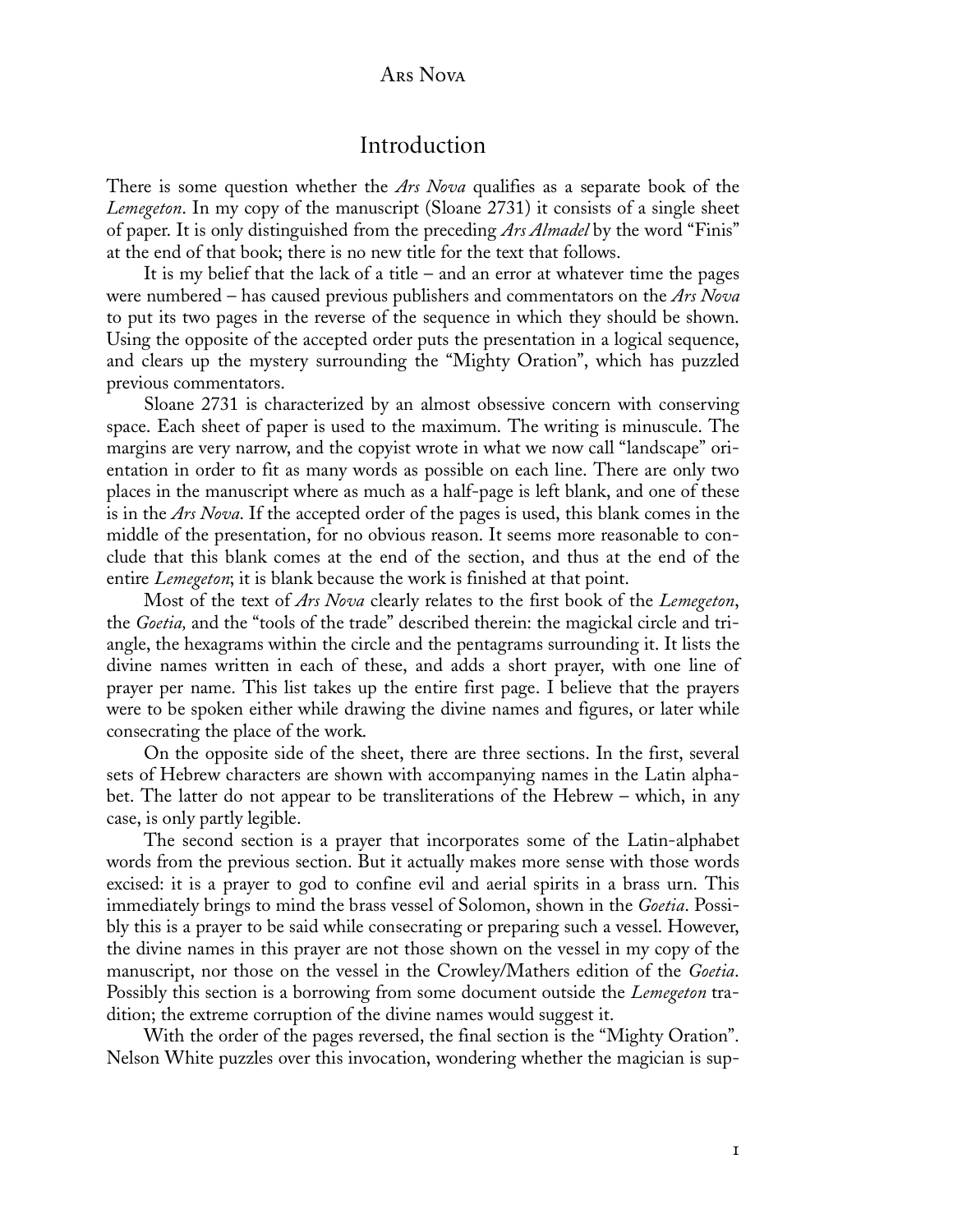posed to address the Spirit as if it were a thief. The explanation is simple; it is not part of the Lemegeton as such. Rather, this section is a curse directed against any person who steals the book in which it is written. Such curses were common in the times when books were reproduced by hand; the time and effort it took to copy them made them much more valuable commodities than our modern mass-produced volumes. Its presence in this position is the final confirmation that the order of the pages has been reversed.

It should be noted than in the Introductory Description of the *Lemegeton* (presented in the *Goetia* volume of this series) this book is sometimes erroneously titled *Ars Notoria*. The *Notoria* is a separate (and much more complex) work, the text of which was included (without its vitally important illustrations) as an appendix in one copy of the *Lemegeton*.

— Benjamin Rowe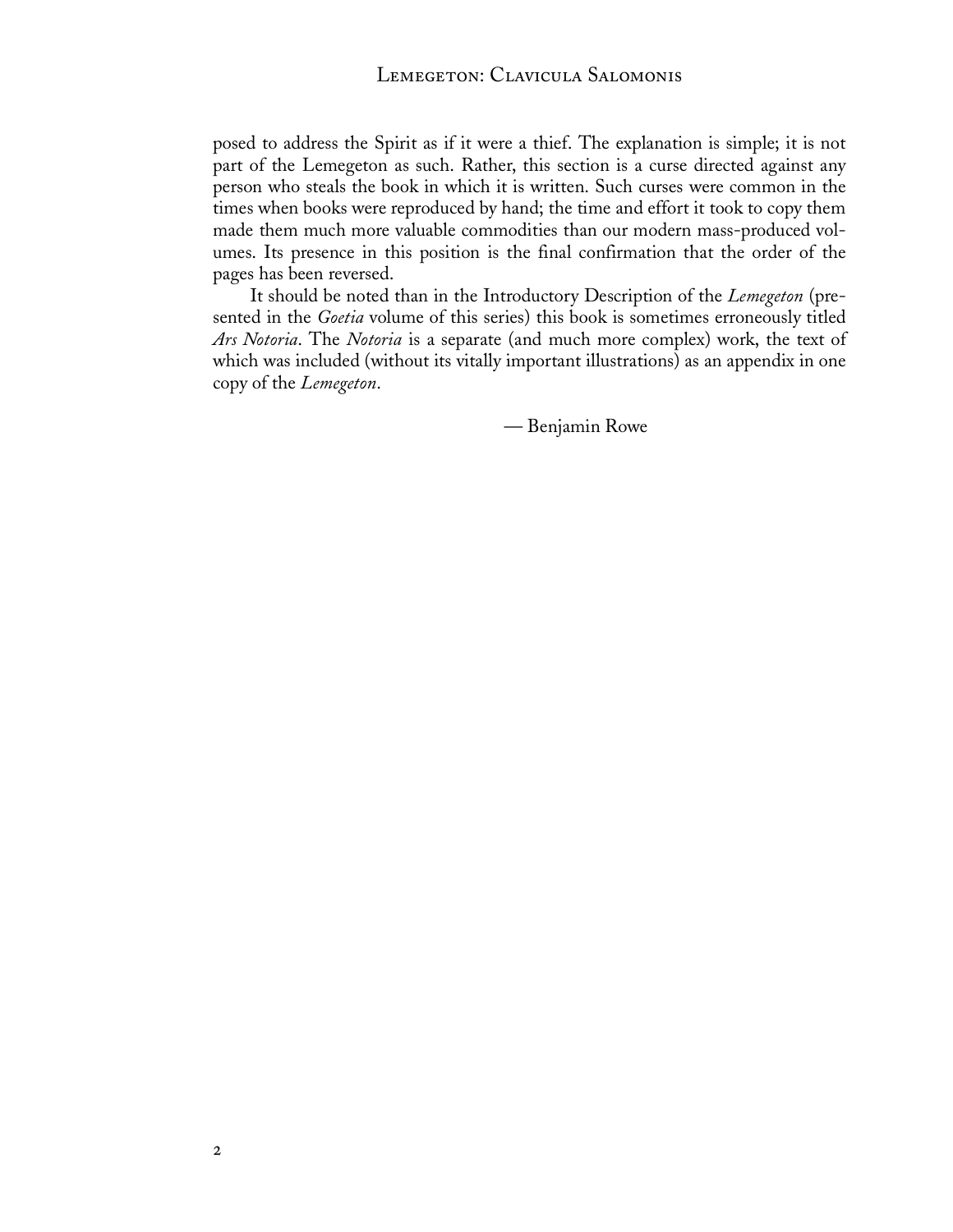### Ars Nova

## The First Page of the Ars Nova

| Eheie. Kether.                       | Almighty God, whose dwelling is in the highest Heavens: 1                                        |  |
|--------------------------------------|--------------------------------------------------------------------------------------------------|--|
| Haioth.                              | The great King of Heaven, and of all the powers therein:                                         |  |
| Methratton.                          | And of all the holy hosts of Angels and Archangels:                                              |  |
| Reschith.                            | Hear the prayers of Thy servant who putteth his trust in Thee:                                   |  |
| Hagalgalim.                          | Let thy Holy Angels be commanded to assist me at this time and                                   |  |
|                                      | at all times.                                                                                    |  |
| - (Sphere of the Primum Mobile)      |                                                                                                  |  |
| Iehovah.                             | God Almighty, God Omnipotent, hear my prayer:                                                    |  |
| Hadonat.                             | Command Thy Holy Angels above the fixed stars:                                                   |  |
| Ophanim.                             | To be assisting and aiding Thy servant:                                                          |  |
| Iophiel.                             | That I may command all spirits of air, water, fire, earth, and hell:                             |  |
| Masloth.                             | So that it may tend unto Thy glory and unto the good of man.                                     |  |
| - S. Z. (i.e., Sphere of the Zodiac) |                                                                                                  |  |
| Iehovah.                             | God Almighty, God Omnipotent, hear my prayer:                                                    |  |
| Elohim.                              | God with us, God be always present with us:                                                      |  |
| Binah.                               | Strengthen us and support us, both now and for ever:                                             |  |
| Aralim.                              | In these our undertakings, which we perform but as instruments<br>in Thy hands:                  |  |
| Zabbathai                            | In the hands of Thee, the great God of Sabaoth.                                                  |  |
| $-$ S. H. <sup>2</sup>               |                                                                                                  |  |
| Hesel <sup>3</sup>                   | Thou great God, governor and creator of the planets, and of the<br>Host of Heaven:               |  |
| Hasmalim                             | Command them by Thine almighty power:                                                            |  |
| Zelez                                | To be now present and assisting to us Thy poor servants, both                                    |  |
|                                      | now and for ever.                                                                                |  |
| — K.S. 24                            |                                                                                                  |  |
| <b>Elohim Geber</b>                  | Most Almighty and eternal and ever living Lord God:                                              |  |
| Seraphim                             | Command Thy Seraphim:                                                                            |  |
| Camael, Madim                        | To attend on us now at this time, to assist us, and to defend us<br>from all perils and dangers. |  |
| $-$ S. $\circlearrowleft$            |                                                                                                  |  |

<sup>1.</sup> The divine names in this section are all written in the periphery of the Circle of Art, shown in the *Goetia*.

<sup>2.</sup> It is uncertain what the "H" abbreviates. The names all refer to the Sphere of Saturn.

<sup>3.</sup> The copyist mistook a "d" in the diagram of the circle for an "l", here and in the name Zelez, which should be "Zedeq".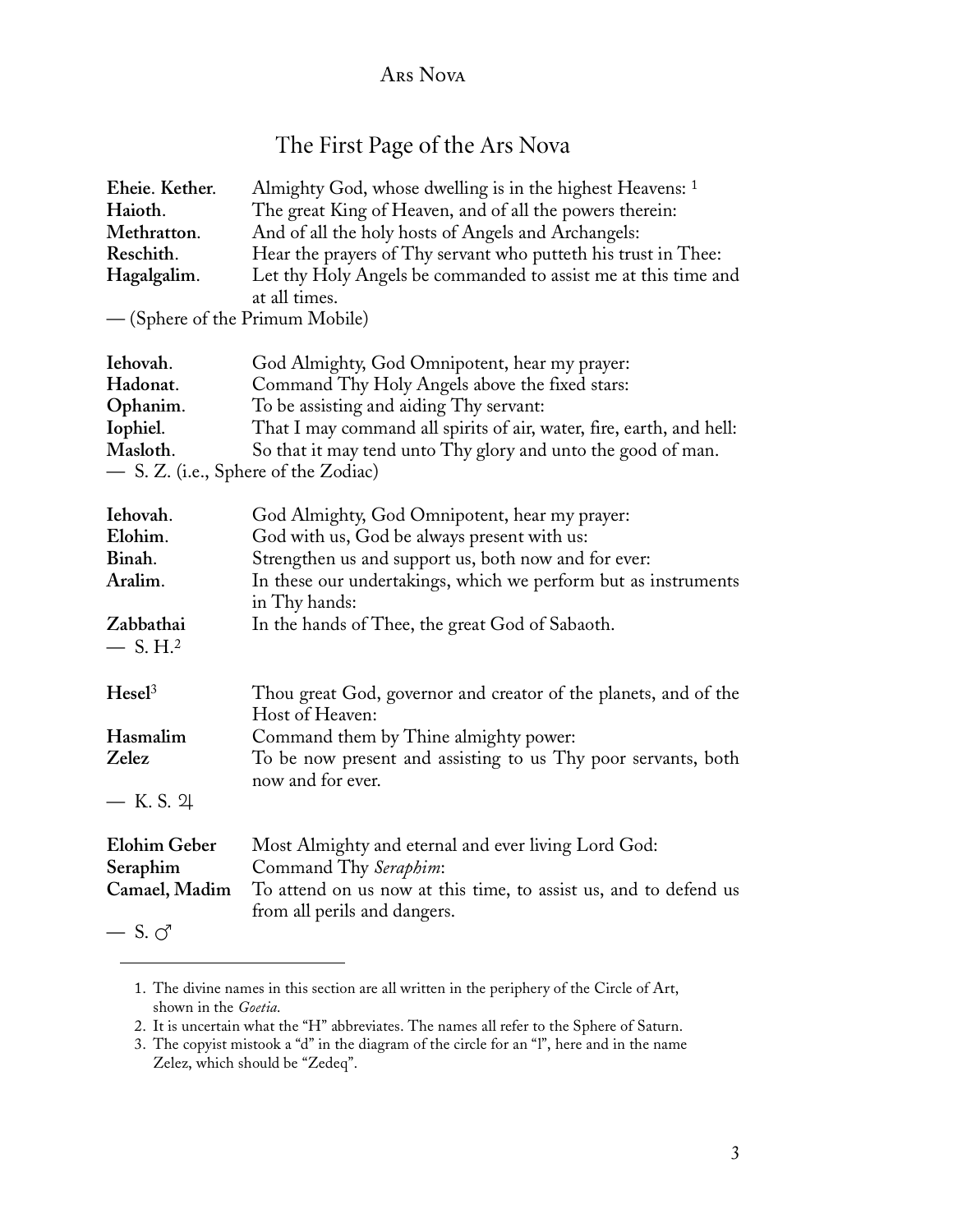| Eloha<br>Tetragrammaton          | O Almighty God! be present with us both now and for ever:<br>And let thine Almighty power and presence ever guard and pro- |
|----------------------------------|----------------------------------------------------------------------------------------------------------------------------|
| Raphael                          | tect us now and for ever:<br>Let thy holy angel Raphael wait upon us at this present and for<br>ever:                      |
| <b>Schemes</b><br>$-$ S. $\odot$ | To assist us in these our undertakings.                                                                                    |
| Iehovah.                         | God Almighty, God Omnipotent, hear my prayer:                                                                              |
| Sabaoth.                         | Thou great God of Sabaoth:                                                                                                 |
| Netzah                           | All-seeing God:                                                                                                            |
| Elohim.                          | God be present with us, and let thy presence be now and alway<br>present with us:                                          |
| Haniel.                          | Let thy holy angel <i>Haniel</i> come and minister unto us at this<br>present.                                             |
| $-$ S. $\circ$                   |                                                                                                                            |
| Elohim.                          | O God! be present with us, and let thy presence be now and<br>alway present with us:                                       |
| Sabaoth.                         | O thou great God of Sabaoth, be present with us at this time and<br>for ever:                                              |
| Hodben                           | Let Thine Almighty power defend us and protect us, both now<br>and for ever:                                               |
| Michael.                         | Let Michael, who is, under Thee, general of thy heavenly host:                                                             |
| Cochab.                          | Come and expel all evil and danger from us both now and for<br>ever.                                                       |
| — S. Ў                           |                                                                                                                            |
| Sadai.                           | Thou great God of all wisdom and knowledge:                                                                                |
| Jesal <sup>1</sup>               | Instruct Thy poor and most humble servant:                                                                                 |
| Cherubim.                        | Thy holy Cherubim:                                                                                                         |
| Gabriel.                         | By Thy Holy Angel Gabriel, who is the Author and Messenger<br>of good tidings:                                             |
| Levanah.<br>$-$ S. $\mathbb{C}$  | Direct and support us at this present and for ever.                                                                        |

<sup>1.</sup> The copyist again mistakes a "d" for an "l".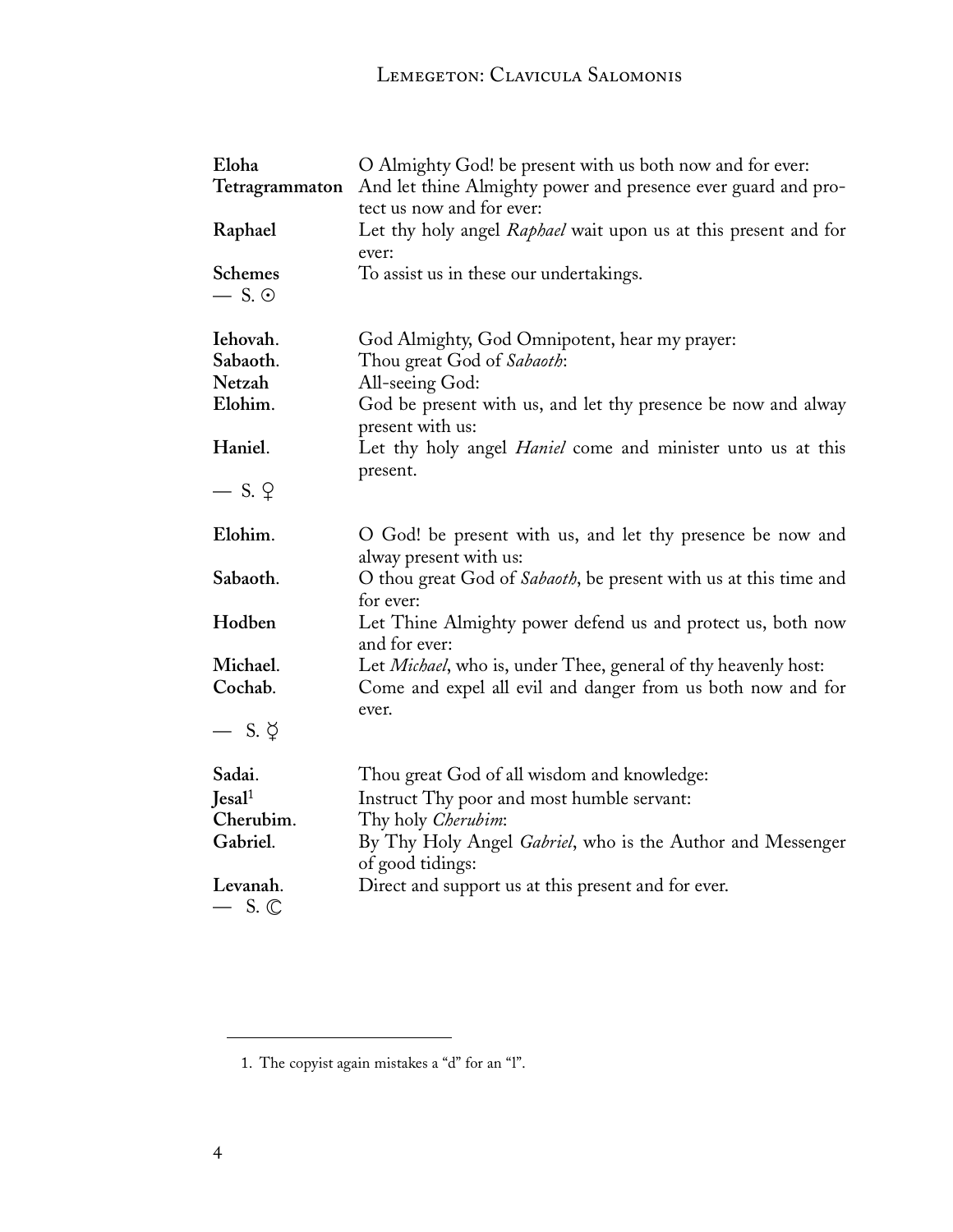## Ars Nova

The Explanation of the Two Triangles in the Parchment.<sup>1</sup>

| Alpha & Omega    | Thou, O great God, Who art the beginning and the end:                |
|------------------|----------------------------------------------------------------------|
| Tetragrammaton   | Thou God of Almighty power, be ever present with us to guard         |
|                  | and protect us, and let Thy Holy Spirit and presence be now and      |
|                  | always with us:                                                      |
| Tetragrammaton   | Thou God of Almighty power, be ever present with us to guard         |
|                  | and protect us, and let Thy Holy Spirit and presence be now and      |
|                  | always with us:                                                      |
| Soluzen.         | I command thee, thou Spirit, of whatsoever region thou art, to       |
|                  | come unto this circle:                                               |
| Halliza          | And appear in human shape:                                           |
| <b>Bellator</b>  | And speak unto us audibly in our mother-tongue:                      |
| Bellonoy         | (or Bellony) And show, and discover unto us all treasure that        |
|                  | thou knowest of, or that is in thy keeping, and deliver it unto us   |
|                  | quietly:                                                             |
| <b>Hally Fra</b> | And answer all such questions as we may demand without any           |
|                  | defect now at this time.                                             |
|                  | An Explanation Of Solomon's Triangle.                                |
| Anephezeton.     | Thou great God of all the Heavenly Host:                             |
| Tetragrammaton.  | Thou God of Almighty power, be ever present with us to guard         |
|                  | and protect us, and let Thy Holy Spirit and presence be now and      |
|                  | always with us:                                                      |
| Primeumaton.     | Thou Who art the First and Last, let all spirits be subject unto     |
|                  | us, and let the Spirit be bound in this triangle, that disturbs this |
|                  | place:                                                               |
| Michael.         | By Thy Holy Angel <i>Michael</i> , until I shall discharge him.      |

<sup>1.</sup> The first two lines in this section refer to the Hexagram; the name AGLA in the diagram is omitted. The remaining names come from the Pentragrams.